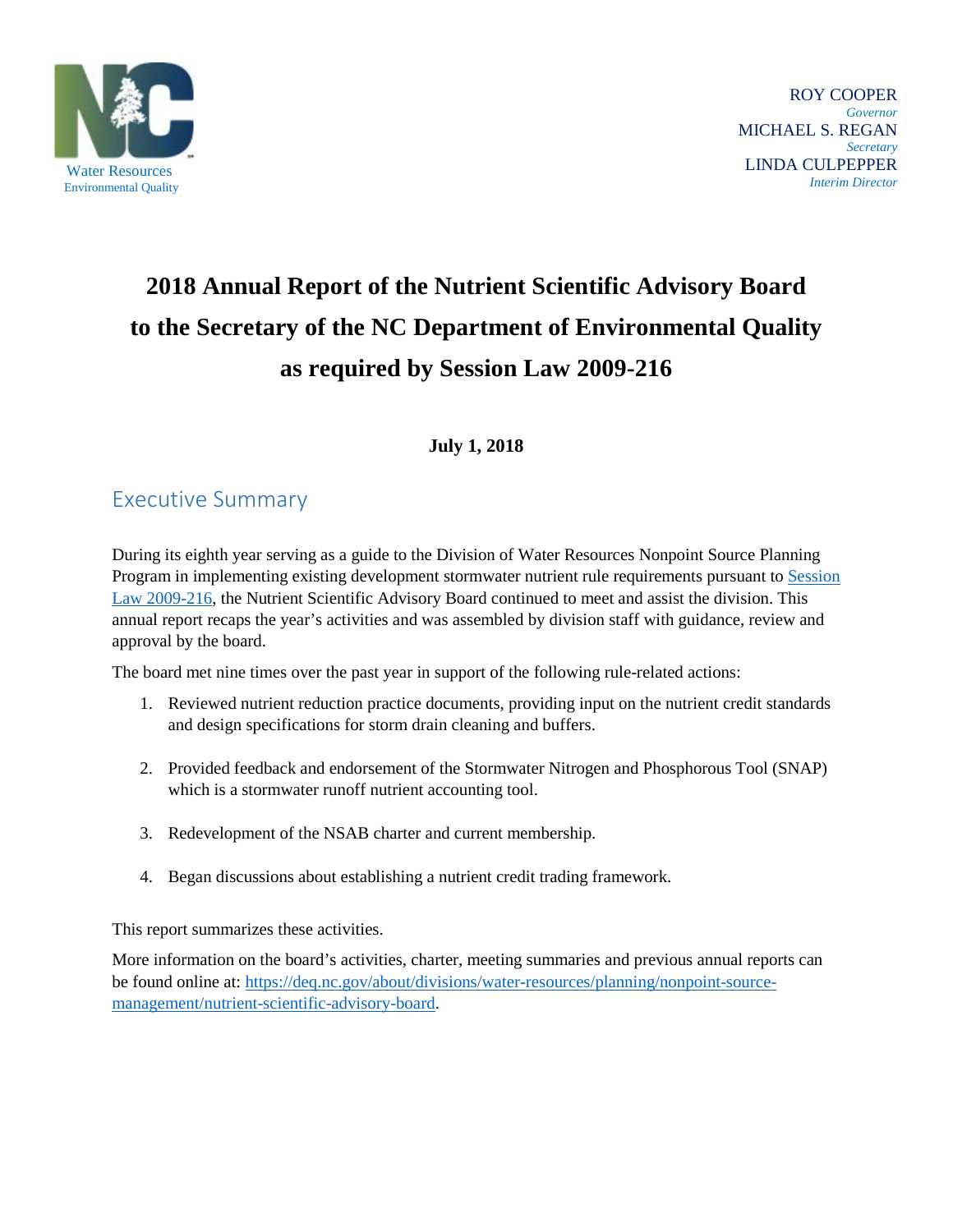# Table of Contents

| III. |  |  |  |  |
|------|--|--|--|--|
| IV.  |  |  |  |  |
|      |  |  |  |  |
|      |  |  |  |  |
| VII. |  |  |  |  |
|      |  |  |  |  |

# <span id="page-1-0"></span>I. Introduction

The Nutrient Scientific Advisory Board (NSAB), serving as a guide to the Division of Water Resources (DWR) Nonpoint Source Planning staff, continued to meet and assist the Division during 2017-2018. This annual report to the Secretary of the Department of Environmental Quality was assembled by division staff with guidance, review and approval by the board.

[Session Law 2009-216](http://www.ncleg.net/sessions/2009/bills/house/pdf/h239v6.pdf) established requirements for local governments and state/federal entities in the Jordan Lake watershed to reduce nutrient loading from existing developed lands. It also required the establishment of an advisory board to assist the state to identify, review, and refine strategies to reduce nutrient loading in the existing development community of Jordan Lake watershed and other watersheds that may face similar requirements in the future. Its full duties are listed in [Session Law found in Section](#page-5-0)  [VIII](#page-5-0) below and include advising the Secretary "on any other issue related to management and restoration of nutrient-impaired water bodies".

In 2010, the Department of Environmental Quality's Secretary established a 10-member Nutrient Scientific Advisory Board. As specified by legislation, up to six of the board's members are representatives of local governments in the Jordan Lake watershed, while other members represent the conservation community, water quality science, stormwater engineering expertise and the N.C. Department of Transportation. In 2013, the NSAB added an advisor from the Falls Lake watershed to represent local governments.

Since then, the board has continued to actively assist the division to both better define nutrient reduction needs and improve the tools to reduce nutrient loading from existing developed lands. The remainder of this report provides updates on the board's activities over the last year.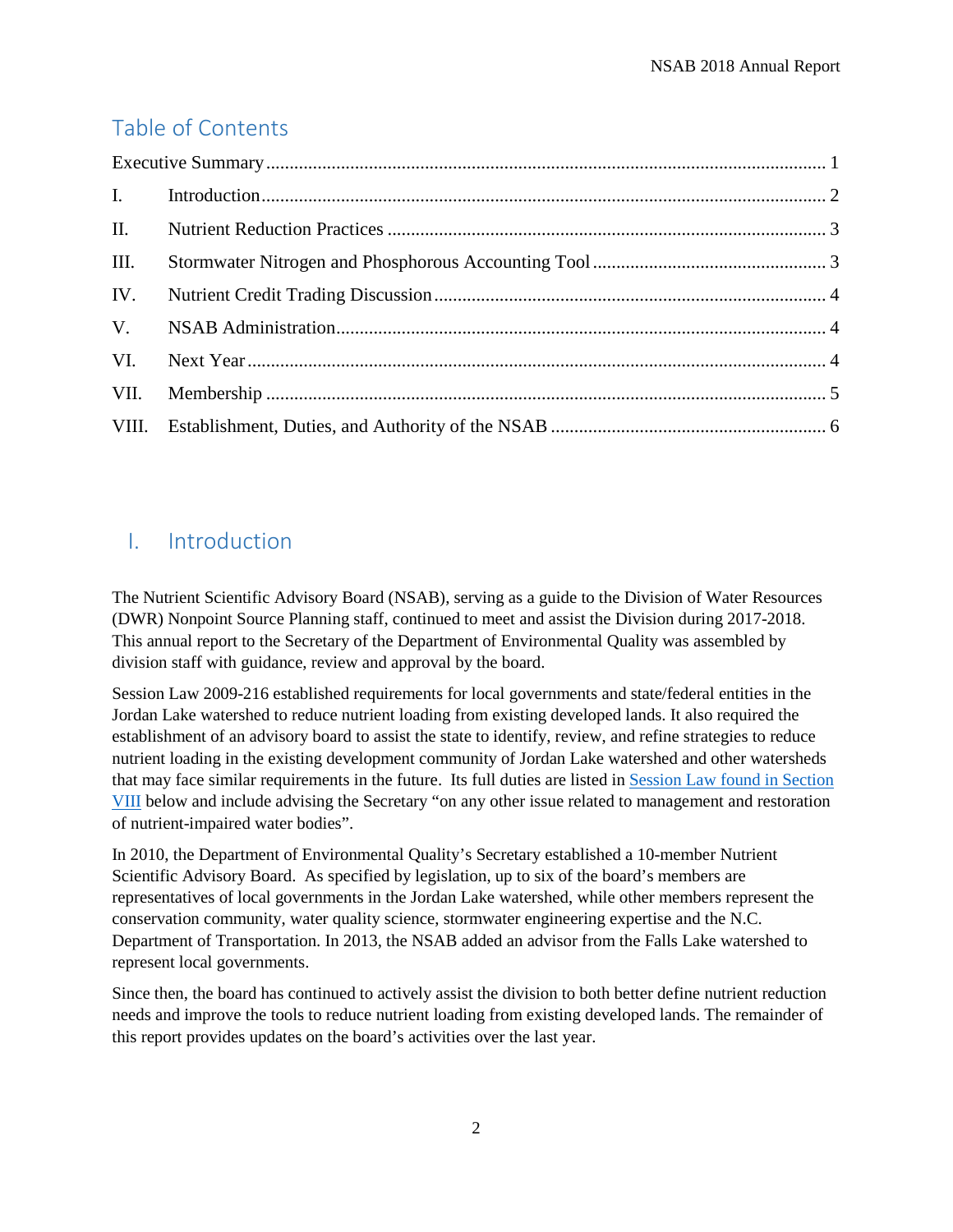## <span id="page-2-0"></span>II. Nutrient Reduction Practices

As they are approved by the division, nutrient reduction practices are added to the set of options local, state and federal parties may use to achieve nutrient load reductions from developed lands.

In 2013, division staff presented a draft Model Program to the NC Environmental Management Commission which identified both currently available and potential nutrient reduction practices. Staff develops new practice documents using the division's credit development process; ever expanding research data; assistance from subject matter experts; discussion, review and advisement by the NSAB; public comment; and submission to DWR director for approval.

#### Status:

In the past year, the NSAB has discussed draft credit documents for:

- Storm Drain Cleaning
- Riparian Buffer Improvements in Developed Areas

Within the next few months, the NSAB is expected to finalize:

- Storm Drain Cleaning
- Street Sweeping

In the upcoming year, the NSAB is expected to endorse the following nutrient reduction practices, currently in various states of completion:

- Discharging Sand Filters
- Forest Preservation
- Malfunctioning Septic Systems
- Riparian Buffer Improvements in Developed Areas
- Urban Reforestation
- Wastewater Regionalization
- Wastewater Overtreatment

## <span id="page-2-1"></span>III. Stormwater Nitrogen and Phosphorous Accounting Tool

To support the Jordan Lake Rules for managing nutrients in stormwater, an accounting tool was designed in 2010 to help developers show compliance with new development nutrient export targets in the watershed. The Microsoft Excel-based spreadsheet includes calculations to estimate runoff volume, annual nutrient loading and nutrient load reductions provided by conventional stormwater control measures, or SCMs

In 2016, the NSAB participated in testing an updated version of the accounting tool developed by Nonpoint Source Planning staff, which is now referred to as the Stormwater Nitrogen and Phosphorous Tool, or SNAP (4.0). SNAP supports both New Development and Existing Development stormwater rule compliance. It identifies the user's New Development nutrient export targets depending on variables such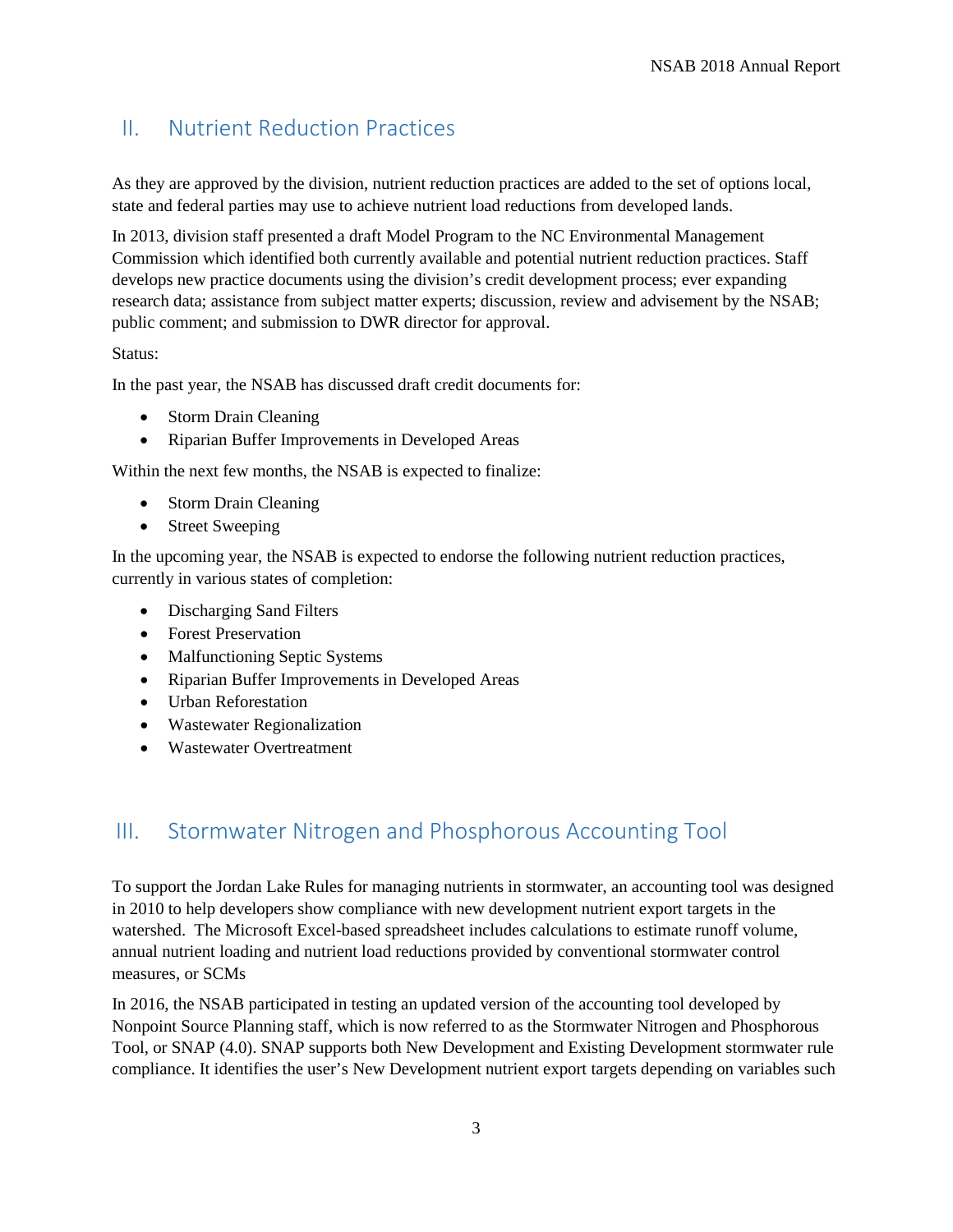as location to assign unit-area-loading rates and buy-down thresholds in the Jordan, Falls, Neuse and Tar-Pamlico rules. It calculates the amount of treatment required or overtreatment provided per site.

In 2017, many changes were made to the tool which improved usability; added calculations and outputs related to nutrient management and trading; improved error checking and handling; made future updates easier; and updated the internal structure to potentially merge with other tools in the future.

The NSAB has endorsed the SNAP tool, and after division approval, it will replace the current Jordan/Falls tool and become available for use statewide.

## <span id="page-3-0"></span>IV. Nutrient Credit Trading Discussion

North Carolina has authorized nutrient credit trading through legislation, and forms of trading are in active us in nutrient watersheds. Staff has been developing a framework to comprehensively explain and potentially improve the current options. The NSAB spent four of the nine meetings this past year discussing trading and has greatly informed the development of the current discussion document, available on the NSAB website. It is the staff's first point of outreach when discussing the trading framework.

## <span id="page-3-1"></span>V. NSAB Administration

The NSAB was begun in 2010. Since then, membership has changed and questions recently arose from the board about its' charge, responsibility, and decision-making process. The authority of the NSAB is laid out with its establishment in [Session Law 2009-216 found in Section VIII](#page-5-0) below. In 2017 the NSAB discussed and reviewed these process details and developed a charter using their previously accepted decisions. The charter can be found on the [NSAB website.](https://deq.nc.gov/about/divisions/water-resources/planning/nonpoint-source-management/nutrient-scientific-advisory-board.)

## <span id="page-3-2"></span>VI. Next Year

<span id="page-3-3"></span>The NSAB will continue to work on several important tasks in the coming year. Division staff expect to seek the board's endorsement of draft credit proposals for noted Nutrient Reduction Practices, the Nutrient Credit Trading Framework, and technical policy decisions to be included in an Existing Development Model Program.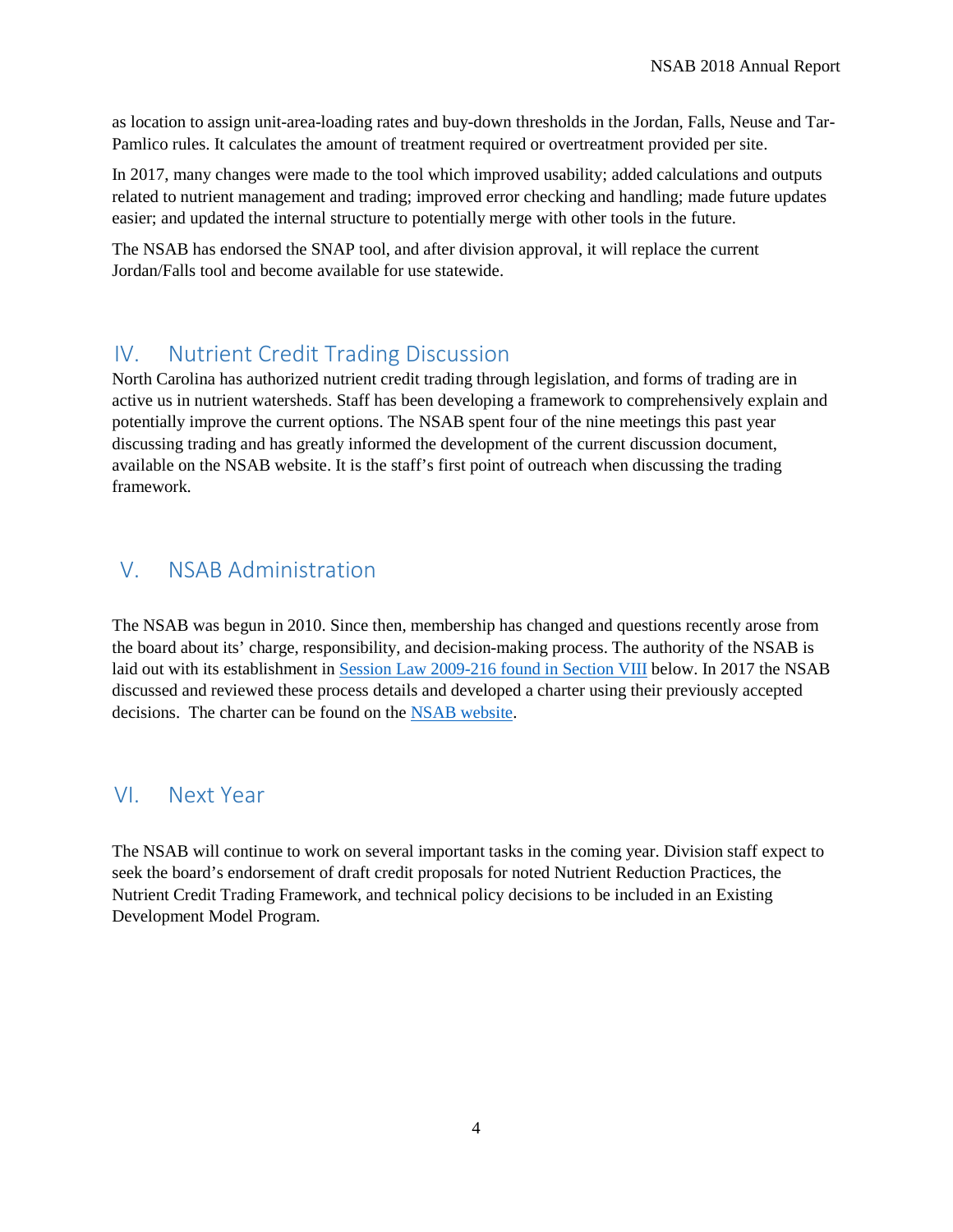## VII. Membership

|                | <b>NSAB Position</b>                             | <b>Member</b>                 | Organization                                                     |
|----------------|--------------------------------------------------|-------------------------------|------------------------------------------------------------------|
| 1              | Local Government Representative                  | Sandra Wilbur                 | City of Durham                                                   |
| $\overline{2}$ |                                                  | <b>Allison Weakley</b>        | Town of Chapel Hill                                              |
| 3              |                                                  | Brian Burkhart <sup>2</sup>   | <b>Chatham County</b>                                            |
| $\overline{4}$ |                                                  | David Phlegar                 | City of Greensboro                                               |
| 5              |                                                  | Josh Johnson                  | Cities of Mebane and<br>Graham; Towns of Elon<br>and Gibsonville |
| 6              |                                                  | Eric Kulz                     | Town of Cary                                                     |
| $\overline{7}$ | Professional or Academic Representative          | Michael Burchell <sup>2</sup> | <b>NCSU</b>                                                      |
| 8              | Professional Engineer                            | Sally Hoyt <sup>3</sup>       | UNC- Chapel Hill                                                 |
| 9              | NC DOT Representative                            | Andy McDaniel                 | <b>NC DOT</b>                                                    |
| 10             | <b>Conservation Organization Representative</b>  | Peter Raabe <sup>3</sup>      | <b>American Rivers</b>                                           |
| 11             | Falls Lake Watershed Representative <sup>1</sup> | <b>Forrest Westall</b>        | <b>Upper Neuse River Basin</b><br>Association                    |

#### **Nutrient Scientific Board Members**

[Session Law 2009-216](#page-5-0) (4)(a) listed in Section VIII calls for the establishment of the NSAB and stipulates five to 10 members with expertise or interests listed in the table above.

<sup>1</sup> In 2013 the NSAB chose to add an advisor to the board to represent the interests of Falls Lake Watershed local governments.

In the past year, the Secretary of DEQ appointed four new members to the NSAB:

- $\bullet$  <sup>2</sup> two are new to the NSAB, and
- $\bullet$   $\delta$  two were previous alternates to their positions.